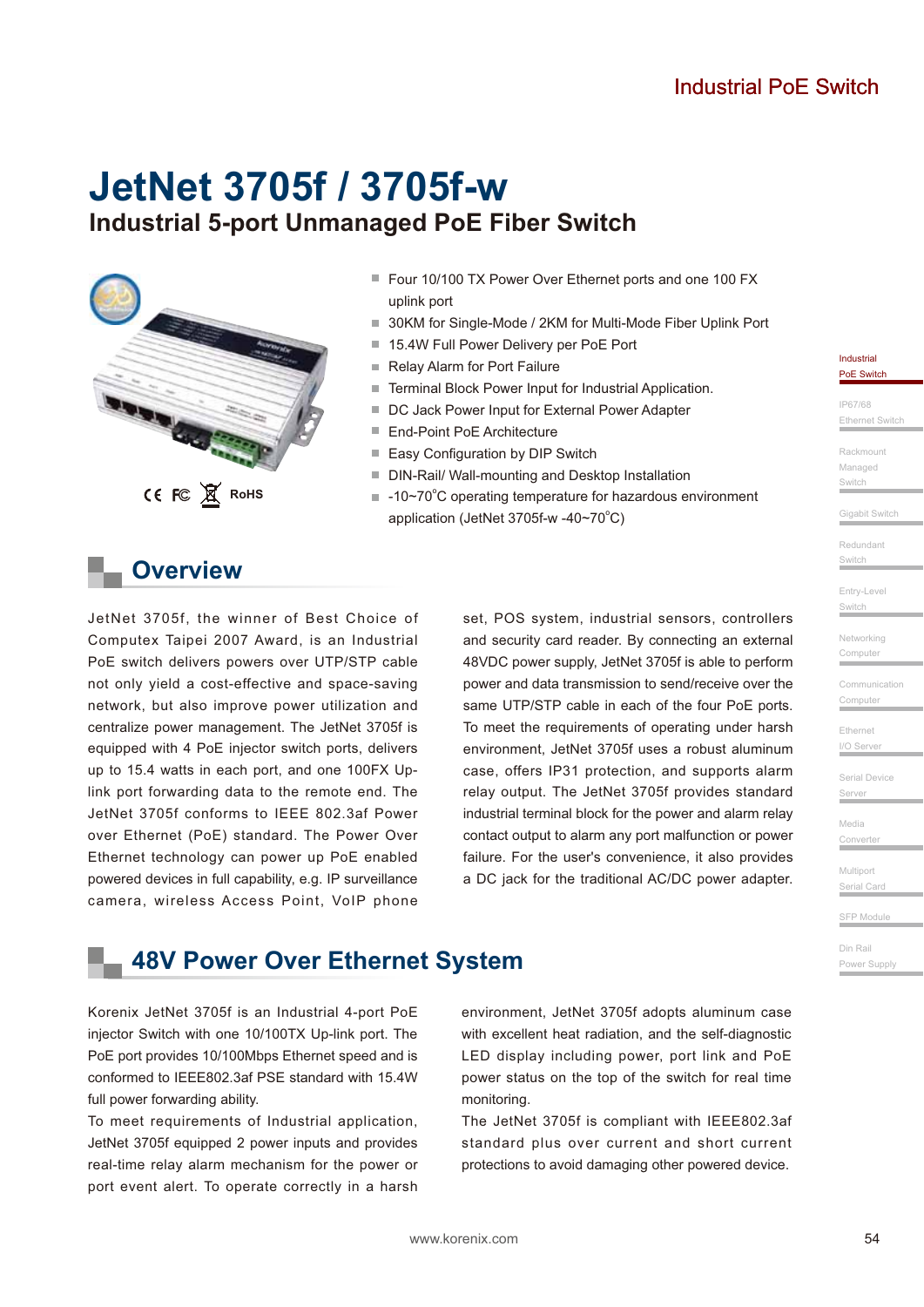

# **Application**



**IP Surveillance Appication** 

## **Dimensions (Unit –mm)**